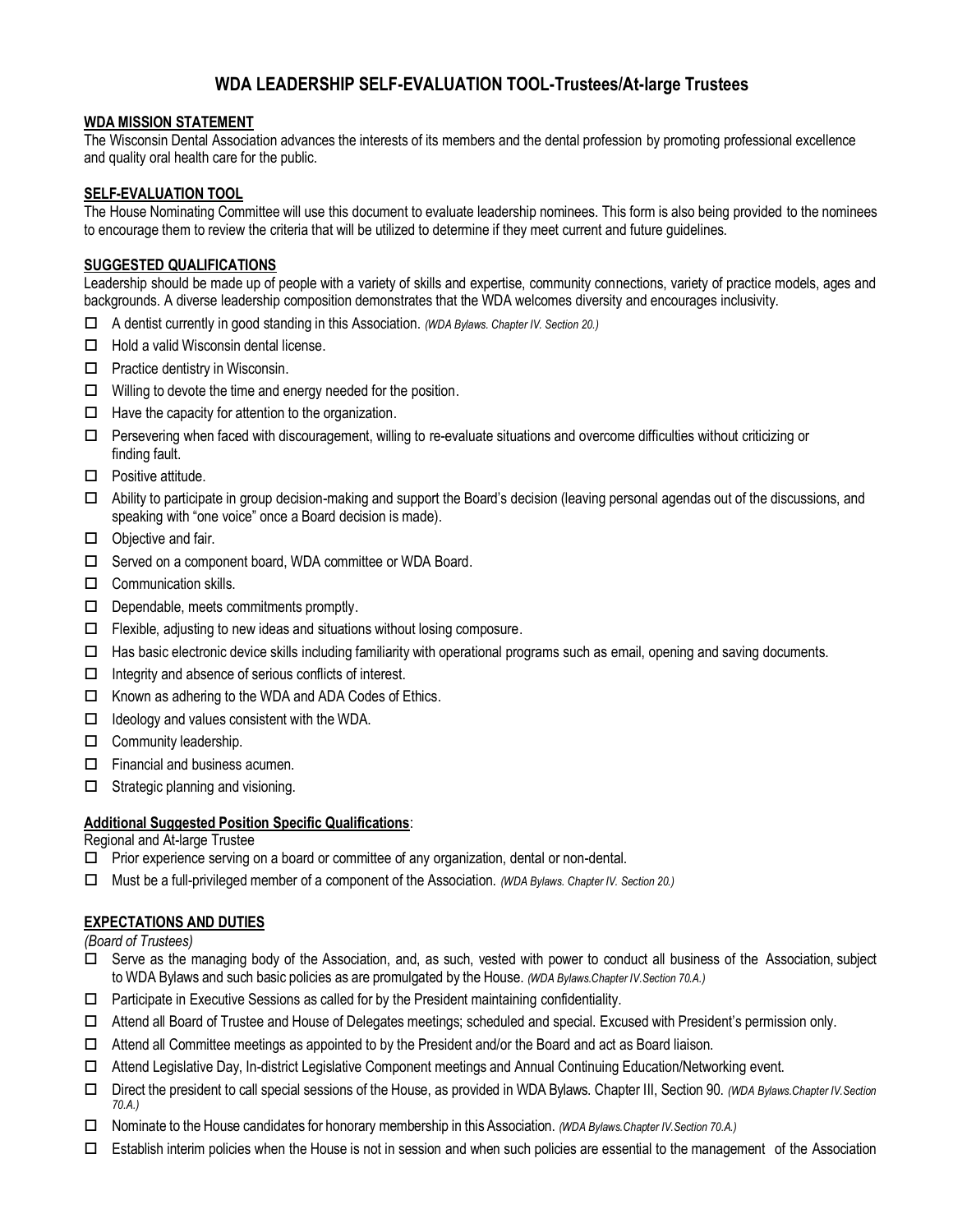or are of an emergency nature, provided that all such policies must be presented for review at the next session of the House. *(WDA Bylaws.Chapter IV.Section 70.A.)*

- Provide such headquarters for the Association as may be required to conduct its business properly. Provide for the maintenance and supervision of the Executive Office and all other property or offices owned or operated by this Association. *(WDA Bylaws.Chapter IV.Section 70.B.)*
- Appoint an executive director who need not be a dentist *(WDA Bylaws.Chapter IV.Section 70.B.)* and participate in annual review.
- Elect a treasurer who shall be a member in good standing. *(WDA Bylaws.Chapter IV.Section 70.B.)*
- Provide for and superintend the issuance of all publications of the Association, including proceedings, transaction, and memoirs. *(WDA Bylaws.Chapter IV.Section 70.B.)*
- $\Box$  Determine the time and place for convening the annual continuing education program of the Association as well as the House meetings. *(WDA Bylaws.Chapter IV.Section 70.B.)*
- $\square$  Direct and review exhibitors prior to their participation at the WDA Annual CE.
- $\Box$  Investigate and report recommendation to full Board and House of Delegates in a Removal from Office complaint.
- Require any officer, agent, or employee, who is entrusted with or has access to Association funds, to be bonded by a surety company in an amount deemed prudently necessary. *(WDA Bylaws.Chapter IV.Section 70.B.)*
- Have all Association accounts audited at least annually by an experienced accountant. *(WDA Bylaws.Chapter IV.Section 70.B.)*
- Review and act on all investments of the WDA. *(WDA Bylaws.Chapter IV.Section 70.B.)*
- Fix the period, compensation, and other terms of the employment of agent of the Association. *(WDA Bylaws.Chapter IV.Section 70.B.)*
- Assign components to regional and at-large trustees. *(WDA Bylaws.Chapter IV.Section 70.B.)*
- Direct the trustees to act as the organizers and arbiters for the trustee region. *(WDA Bylaws.Chapter IV.Section 70.B.)*
	- shall hold a regional meeting annually for the purpose of conducting business of the trustee region;
	- shall visit each component society in the trustee region once a year, inquiring into the condition of the profession and its component societies;
	- shall keep in touch with the activities of and aid in the betterment of the component societies of the trustee region;
	- shall make a report of activities and an evaluation of the condition of his or her trustee region at each meeting of the House.
- Appoint board members to fill board committee vacancies as necessary. *(WDA Bylaws.Chapter IV.Section 70.B.)*
- Nominate and elect members of the Board of Directors of WDA Insurance & Services Corp. *(WDA Bylaws.Chapter IV.Section 70.B.)*
- Direct the president in voting the shares of stock of WDA Insurance & Services Corp. *(WDA Bylaws.Chapter IV.Section 70.B.)*
- $\Box$  Review, approve and monitor endorsed products.
- Act as the appellate body for the state Ethics and Dental Relations Committee's disciplinary proceedings. *(WDA Bylaws.Chapter IV.Section 70.B.)*
- □ Implement and utilize WDA Strategic Plan. Develop goals and objectives for the Association; aid committees and members in accomplishing objectives; and maintain current data on public and professional attitudes toward dentistry and dental services. *(WDA Bylaws.Chapter IV.Section 70.B.)*
- Confirm the ADA 9th District trustee-elect candidate elected by theMichigan Dental Association. *(WDA Bylaws.Chapter IV.Section 70.B.)*

## **Additional Position Specific Duties**:

Regional Trustee

- $\Box$  Main responsibility is to come to the table with the concerns and viewpoints of the grassroot members from his/her region as it pertains to the items of discussion. Here a regional trustee becomes the negotiator. While listening and comprehending the situation and any of its consequences on a statewide or national level, it is the regional trustee who endeavors to meld his/her region's desires and the good of the Association as a whole.
- $\Box$  Attend and participate on committees as board liaison as appointed by the President.
- $\Box$  Attend Legislative Day and In-district Legislative meetings within my Region and visit my legislators (and include students in my visits).
- $\Box$  The trustee is the voice of the WDA to grassroot members and the public.
- $\Box$  Keep my component societies informed and act as a liaison as needed.
- $\Box$  Support my components' officers and staff by fully informing them of the WDA Board's actions and items of importance.
- $\Box$  Attend my components board meetings and CE programs.
- $\Box$  Will maintain and present an activities report, meetings, etc., in a concise written form and present to the board at its meetings
- At-large Trustee
- $\Box$  Main responsibility is to view grassroot member concerns and viewpoints from a state level. This position is not associated with a particular component or region but is a statewide seat. Within the Board, an at-large trustee maintains and supports Board/House decisions and assists regional trustees to inform and educate the grassroot member.
- $\Box$  Work with the WDA Communications team as they monitor electronic communication platforms to ensure false and/or detrimental information is not being shared as fact and will assist with responses, as requested, to ensure a positive, educated message is distributed.
- Assist in scheduling In-district Legislative meetings and/or locating Action Team Leaders as needed and attend whenever possible.
- $\Box$  Keep regions informed and act as a liaison as needed.